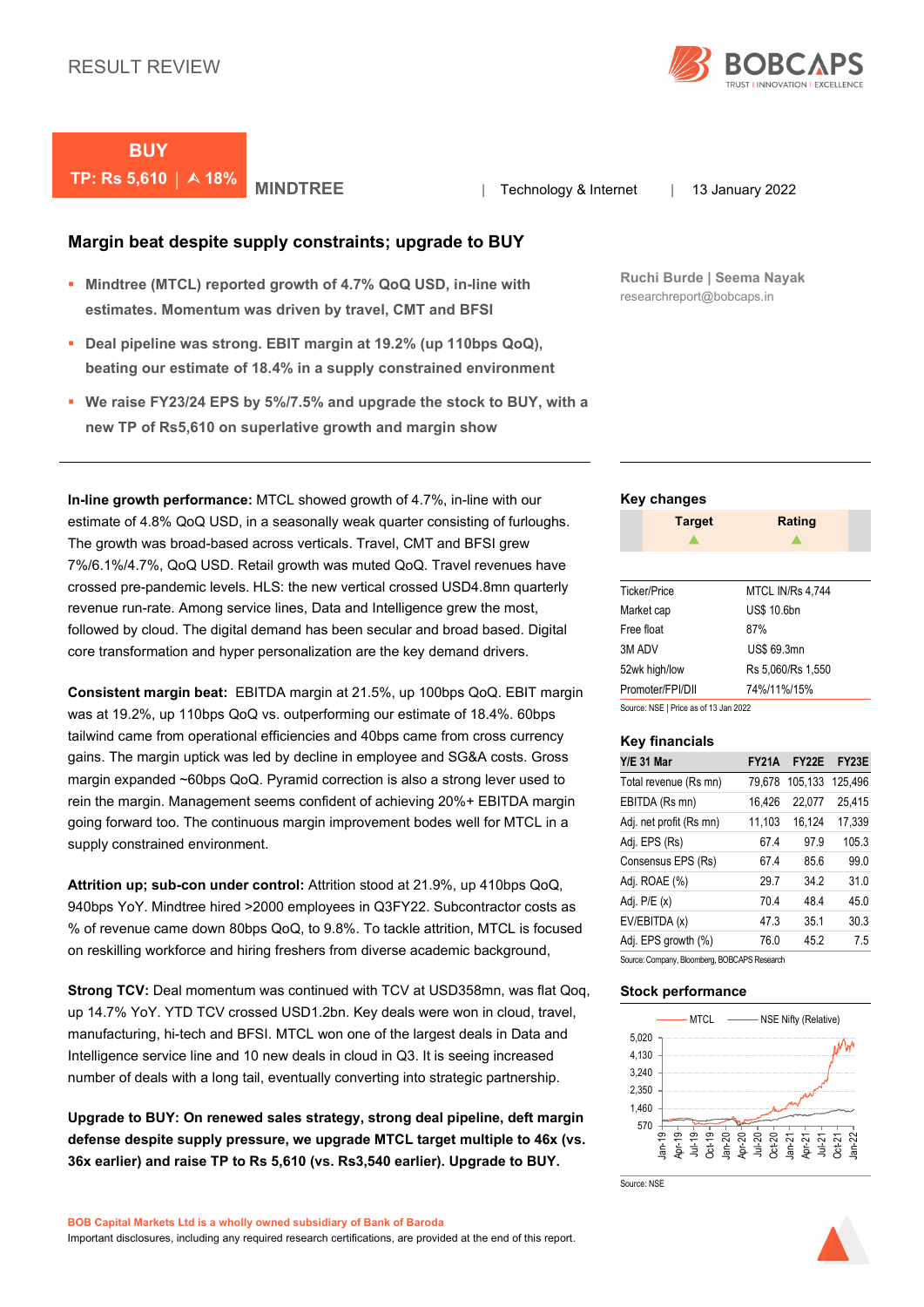

## **Other con call highlights**

- **Fresher hiring leverage:** MTCL is making fresher talent an important part of organizational fabric. It hired 2,227 employees QoQ and is hiring ~1500 freshers each quarter. Hiring more freshers and getting them trained efficiently to become billable sooner is one of the important margin levers which MTCL has used deftly. With ramped up hiring, utilization was at 81.5%, down by just 140bps QoQ.
- **Long tail rationalization:** MTCL is focused on its tail client rationalization. Since management change, 150 long tail clients have been rationalized and 75 new strategic logos have been added. Account mining, cross and up selling remain the top priorities to extract maximum value out of top clients.
- **Diversification in travel vertical:** MTCL aims to diversify beyond airlines and hotels in travel and hospitality verticals into sub segments such as car rentals, F&B hospitality, surface transportation. The diversification helps against omicron scare for the vertical.
- Top client grew 7.2% QoQ USD, the highest in last six quarters. Top client is of supreme importance for MTCL. While MTCL is aiming for consistent growth of top client, it also focused on bringing the concentration down.
- DSO was up one day QoQ, to 64 days in Q3FY22. MTCL aims to keep the DSO between 60-65 days.
- MTCL made several top leadership changes in the departments of delivery, ESG, HR, sustainability. This helps it be on top of changing industry dynamics.

## **Upgrade to BUY on strategic changes:**

On following successful strategic initiatives, we upgrade the stock to BUY from SELL earlier.

**Sales engine transformation paying off:** MTCL's sales transformation initiatives included 1) alignment of sales team with service lines to create 2 in box structure 3) investments to strengthen account and delivery partners team especially for strategic clients 3) named logo acquisition strategy and 4) rationalization of tail accounts. A part of year-long transformation exercise to create a role-based organization which brings delivery closer to the client, this sales engine transformation is paying off. This approach has helped maintain growth focus and improve account mining.

**4\*4\*4 strategy execution roots success for client mining:** Management's 4/4/4 strategy emphasizes focus on 4 verticals, 4 service lines and 4 geographies with view to leverage its niche. Company's service lines namely Customer Success, Data & Intelligence, Cloud and Enterprise IT targets front office, middle office and back-office IT spends creating ideal service mix for cross selling. Moreover, its service offerings align well with IT spending priorities of clients namely digital transformation to forge growth (MTCL Customer success service) and cost take outs to fund digital transformation (MTCL Enterprise TI).

**Selection as strategic partner offsets for rare large deals:** Management echoed the trend of low larger deals and higher mix of small to medium sized deals, as cited by many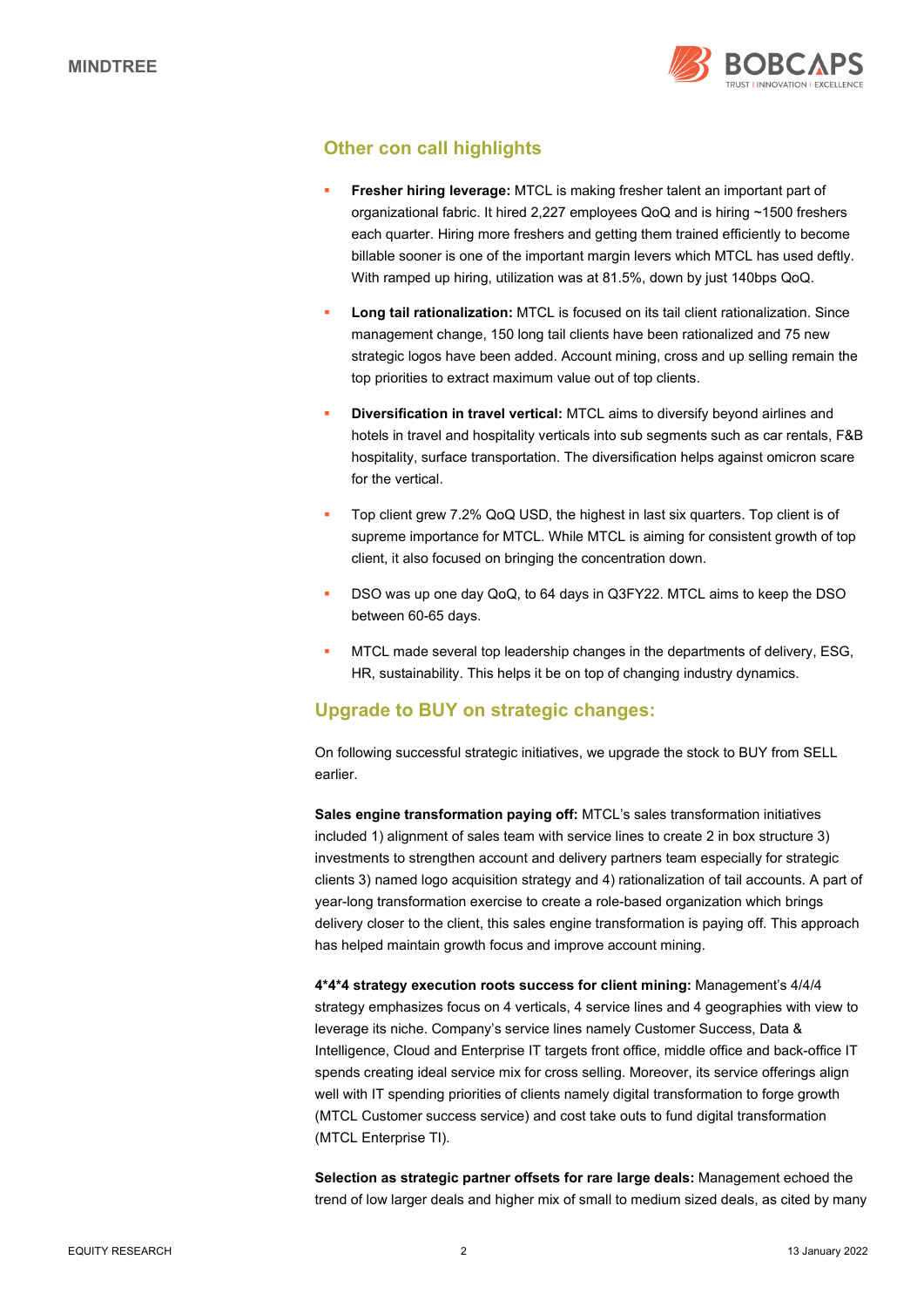

peers recently. This is largely due to absence of bundled deals and more prevalence of digital / product engineering deals which require short cycled sprint deliveries. Strategic transformation partner ends up working on several such deals in a single client account thus creating multiyear engagement.

## **Fig 1 – Quarterly performance**

| Rs mn                             | Q3FY22                   | Q3FY21 | <b>YoY</b> (%)           | Q2FY22                   | QoQ(%)                   | <b>9MFY22</b> | <b>9MFY21</b> | YoY (%)                  |
|-----------------------------------|--------------------------|--------|--------------------------|--------------------------|--------------------------|---------------|---------------|--------------------------|
| Revenues (in US\$ mn)             | 366.4                    | 274.1  | 33.7                     | 350.1                    | 4.7                      | 1,027         | 788           | 30.3                     |
| Revenue                           | 27,500                   | 20,237 | 35.9                     | 25,862                   | 6.3                      | 76,279        | 58,585        | 30.2                     |
| <b>Operating Expenditure</b>      | 21,579                   | 15,558 | 38.7                     | 20,555                   | 5.0                      | 60,406        | 46,785        | 29.1                     |
| Cost of revenues                  | 16,458                   | 12,610 | 30.5                     | 15,644                   | 5.2                      | 45,775        | 38,011        | 20.4                     |
| as % of sales                     | 59.8                     | 62.3   | $\overline{\phantom{a}}$ | 60.5                     | $\overline{\phantom{a}}$ | 60.0          | 64.9          |                          |
| SG&A expenses                     | 5,121                    | 2,948  | 73.7                     | 4,911                    | 4.3                      | 14,631        | 8,774         | 66.8                     |
| as % of sales                     | 18.6                     | 14.6   | 27.8                     | 19.0                     | $\blacksquare$           | 19.2          | 15.0          |                          |
| <b>EBITDA</b>                     | 5,921                    | 4,679  | 26.5                     | 5,307                    | 11.6                     | 15,873        | 11,800        | 34.5                     |
| Depreciation                      | 632                      | 717    | (11.9)                   | 610                      | 3.6                      | 1,824         | 1,883         | (3.1)                    |
| <b>EBIT</b>                       | 5,289                    | 3,962  | 33.5                     | 4,697                    | 12.6                     | 14,049        | 9,917         | 41.7                     |
| Other Income                      | 581                      | 489    | 18.8                     | 623                      | (6.7)                    | 1,793         | 877           | 104.4                    |
| PBT                               | 5,870                    | 4,451  | 31.9                     | 5,320                    | 10.3                     | 15,842        | 10,794        | 46.8                     |
| <b>Total Tax</b>                  | 1,495                    | 1,186  | 26.1                     | 1,331                    | 12.3                     | 4,044         | 2,864         | 41.2                     |
| <b>Adjusted PAT</b>               | 4,375                    | 3,265  | 34.0                     | 3,989                    | 9.7                      | 11,798        | 7,930         | 48.8                     |
| Other comprehensive income/(loss) | $\overline{\phantom{a}}$ | 0      | $\overline{\phantom{a}}$ | $\overline{\phantom{a}}$ | $\overline{\phantom{a}}$ | 0             | 2,296         | $\overline{\phantom{a}}$ |
| APAT after MI                     | 4,375                    | 3,265  | 34.0                     | 3,989                    | 9.7                      | 11,798        | 10,226        | 15.4                     |
| Extra ordinary items              | 0                        | 0      | $\overline{\phantom{a}}$ | 0                        | $\overline{\phantom{a}}$ | 0             | 0             |                          |
| <b>Reported PAT</b>               | 4,375                    | 3,265  | 34.0                     | 3,989                    | 9.7                      | 11,798        | 10,226        | 15.4                     |
| Reported EPS                      | 26.5                     | 19.8   | 33.6                     | 24.2                     | 9.5                      | 72            | 48            | 48.5                     |
| Margins (%)                       |                          |        | (bps)                    |                          | (bps)                    |               |               | (bps)                    |
| <b>EBIDTA</b>                     | 21.5                     | 23.1   | (160)                    | 20.5                     | 100                      | 20.8          | 20.1          | 70                       |
| EBIT                              | 19.2                     | 19.6   | (30)                     | 18.2                     | 110                      | 18.4          | 16.9          | 150                      |
| EBT                               | 21.3                     | 22.0   | (60)                     | 20.6                     | 80                       | 20.8          | 18.4          | 230                      |
| PAT                               | 15.9                     | 16.1   | (20)                     | 15.4                     | 50                       | 15.5          | 17.5          | (200)                    |
| Effective Tax rate                | 25.5                     | 26.6   | (120)                    | 25.0                     | 40                       | 25.5          | 26.5          | (100)                    |

Source: BOBCAPS Research, Company

### **Fig 2 – Operating metrics**

|                                             | Q3FY22                | Growth  |                |  |
|---------------------------------------------|-----------------------|---------|----------------|--|
| (US\$ terms)                                | (% Contri to Revenue) | QoQ (%) | <b>YoY</b> (%) |  |
| Deal wins                                   | 358                   | (0.6)   | 14.7           |  |
| Revenue breakup-Geography                   |                       |         |                |  |
| North America                               | 73.0                  | 4.9     | 26.4           |  |
| Europe (UK, Ireland and Continental Europe) | 18.6                  | (0.7)   | 63.6           |  |
| APAC                                        | 8.4                   | 15.7    | 47.7           |  |
| Revenue breakup-Verticals                   |                       |         |                |  |
| Communications, media and technology        | 43.1                  | 6.1     | 15.5           |  |
| <b>BFSI</b>                                 | 17.5                  | 4.7     | 19.4           |  |
| Manufacturing & Retail                      | 24.3                  | 0.1     | 50.4           |  |
| Travel, Media and Services                  | 13.8                  | 7.0     | 107.3          |  |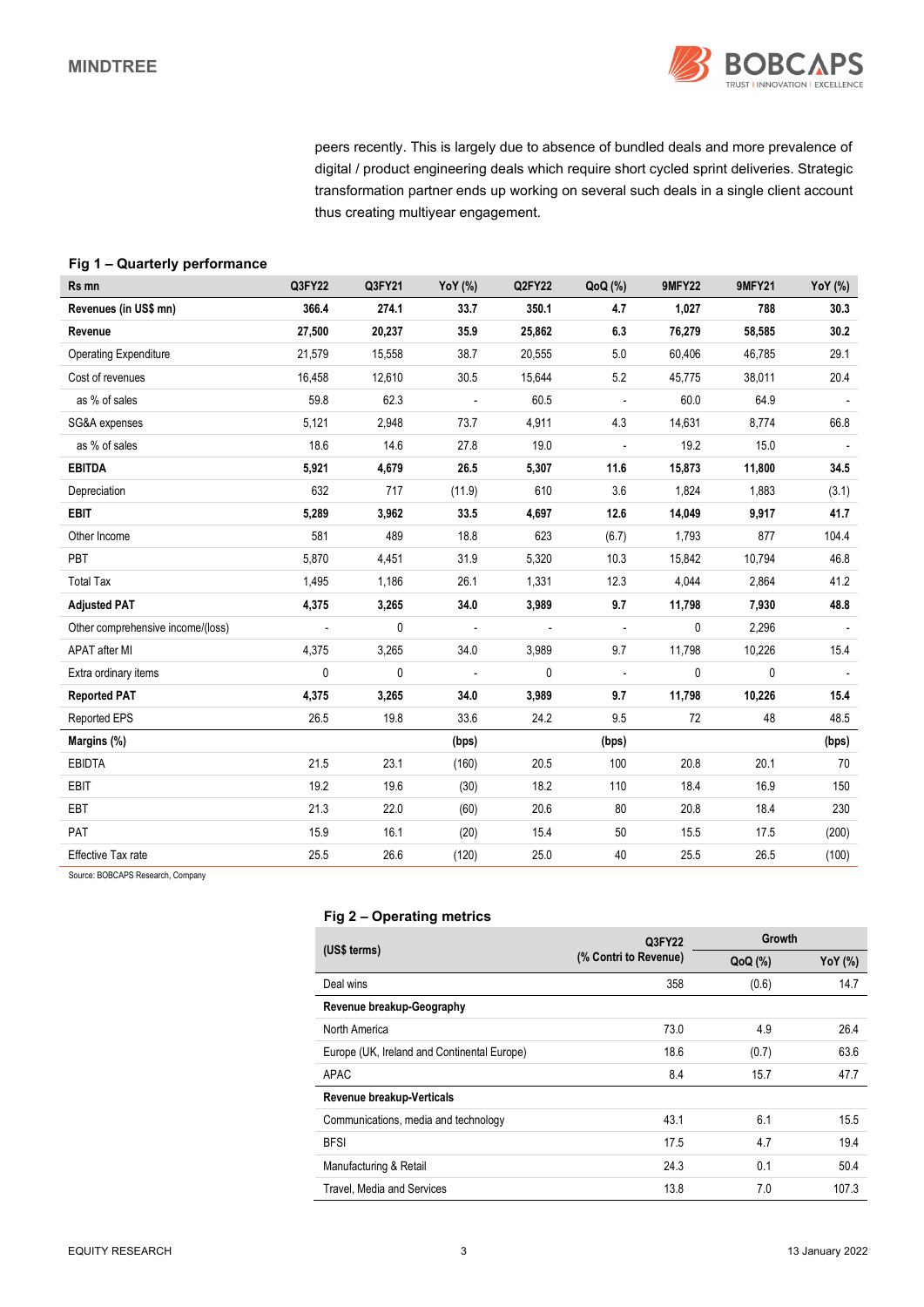

| (US\$ terms)                | Q3FY22                |                | Growth              |  |  |
|-----------------------------|-----------------------|----------------|---------------------|--|--|
|                             | (% Contri to Revenue) | $QoQ$ $(\%)$   | YoY (%)             |  |  |
| <b>Client concentration</b> |                       |                |                     |  |  |
| <b>Top Client</b>           | 24.9                  | 7.2            | 16.8                |  |  |
| Top 5 Clients               | 35.4                  | 3.8            | 18.9                |  |  |
| Top 10 Clients              | 44.9                  | 4.2            | 22.5                |  |  |
| Non Top 10 Clients          | 55.1                  | 5.0            | 44.4                |  |  |
| <b>Service lines</b>        |                       |                |                     |  |  |
| Customer success            | 42.9                  | 4              | 51                  |  |  |
| Data and Intelligence       | 14.8                  | 8              | 33                  |  |  |
| Cloud                       | 19.1                  | 7              | 33                  |  |  |
| Enterprise IT               | 23.2                  | $\overline{2}$ | 12                  |  |  |
|                             |                       | QoQ addition   | <b>YoY</b> addition |  |  |
| Headcount                   | 31,959                | 2,227          | 9,764               |  |  |
|                             |                       | QoQ bps        | YoY bps             |  |  |
| Attrition                   | 21.9                  | 420            | 940                 |  |  |

Source: BOBCAPS Research, Company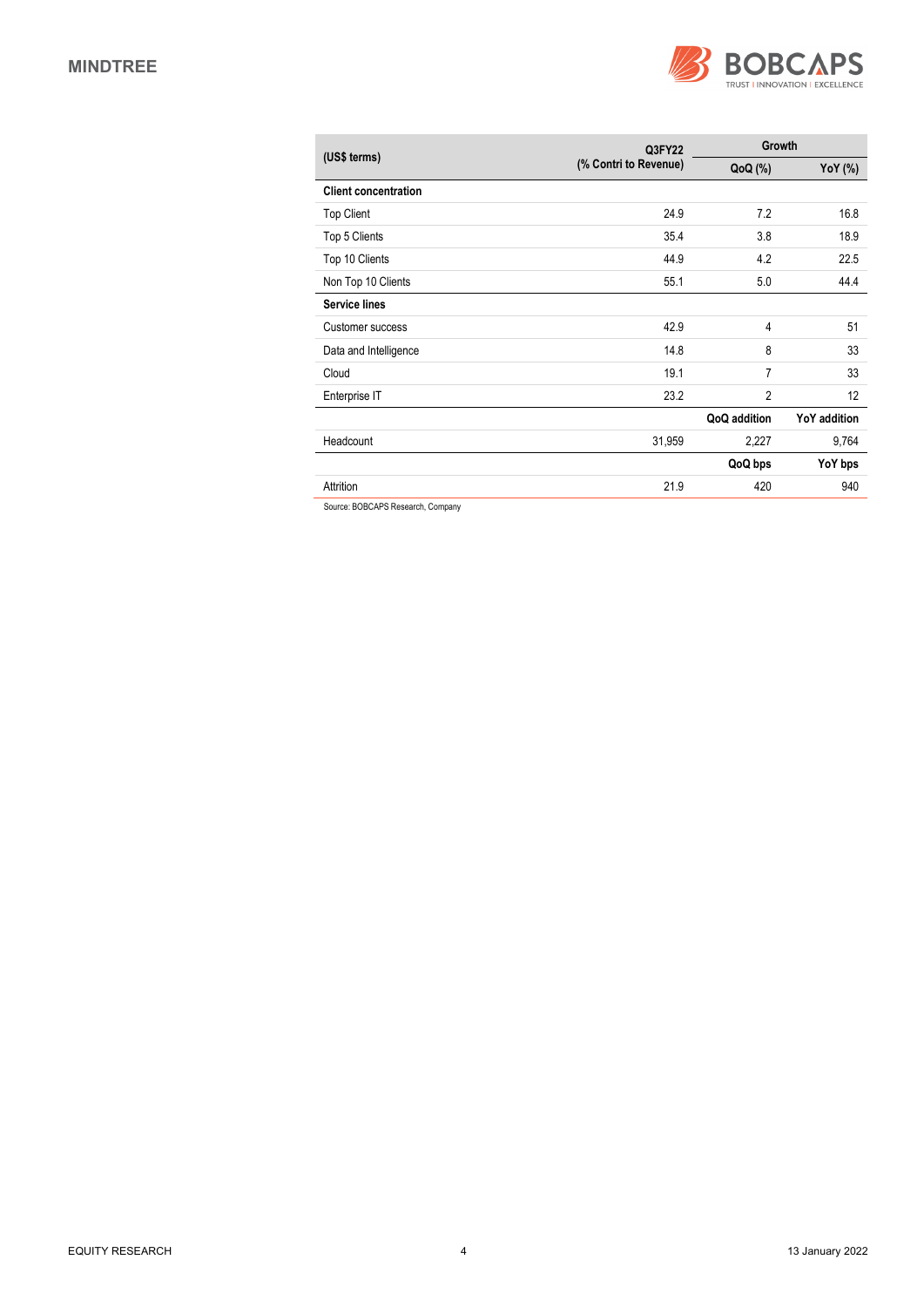

## **Valuation methodology**

MTCL's renewed sales strategy, optimistic pipeline outlook, stable travel vertical growth from diversification, superior Q3FY22 results and consistent margin performance beating consensus for last couple of quarter, gives us the comfort to revise one year forward target multiple to 46x (vs. 36x earlier) – which is in-line with MTCL's average PE under L&T ownership + 2sd; which is at parity with our target multiple for LTI too. Its deeprooted expertise in hi-tech and CMT vertical sets it apart from other mid-sized players. Factoring Q3FY22 numbers, we increase FY23/FY24 EPS by 5.1%/7.5% and raise TP to Rs 5,610 (vs Rs 3,540 earlier). Upgrade to BUY from SELL.

### **Fig 3 – Revised estimates**

| $(Rs$ mn $)$               |         | <b>New</b> |              |              | Old     |         |       | Change (%) |       |
|----------------------------|---------|------------|--------------|--------------|---------|---------|-------|------------|-------|
|                            | FY22E   | FY23E      | <b>FY24E</b> | <b>FY22E</b> | FY23E   | FY24E   | FY22E | FY23E      | FY24E |
| Overall Revenues (US\$ mn) | 1,412   | .651       | 1,879        | 1,390        | 1,577   | 1,756   | 1.6   | 4.7        | 7.0   |
| YoY Growth (%)             | 31.1    | 17.0       | 13.8         | 29.1         | 13.5    | 11.4    | ٠     |            |       |
| Revenues                   | 105,133 | 125,496    | 142,834      | 103.469      | 119,833 | 133,478 | 1.6   | 4.7        | 7.0   |
| <b>EBITDA</b>              | 22,077  | 25,415     | 30,371       | 21,576       | 24,266  | 28,379  | 2.3   | 4.7        | 7.0   |
| EBITDA margin (%)          | 21.0    | 20.3       | 21.3         | 20.9         | 20.3    | 21.3    |       |            |       |
| Net profits                | 16.124  | 17,339     | 21,095       | 15,492       | 16,490  | 19,620  | 4.1   | 5.1        | 7.5   |
| EPS (Rs)                   | 97.9    | 105.3      | 128.1        | 94.1         | 100.2   | 119.2   | 4.1   | 5.1        | 7.5   |

Source: BOBCAPS Research

### **Fig 4 – Key assumptions**

| <b>Parameter</b>   | <b>FY21</b> | <b>FY22E</b> | <b>FY23E</b> | FY <sub>24</sub> E |
|--------------------|-------------|--------------|--------------|--------------------|
| Revenues (US\$ mn) | 1077        | 1412         | 1651         | 1879               |
| YoY Growth (%)     | (1.1)       | 31.1         | 17.0         | 13.8               |
| EBIT $(\%)$        | 17.4        | 18.7         | 18.2         | 19.3               |

Source: Company, BOBCAPS Research

### **Fig 5 – Peer Comparison**

| <b>Ticker</b>     |                      | <b>Target</b> | <b>US\$ revenue CAGR</b> | EPS (Rs) |       | <b>RoE</b> (%) |       | P/E(x) |       |
|-------------------|----------------------|---------------|--------------------------|----------|-------|----------------|-------|--------|-------|
|                   | Rating<br>Price (Rs) |               | FY21-23E (%)             | FY22E    | FY23E | <b>FY22E</b>   | FY23E | FY22E  | FY23E |
| <b>TCS IN</b>     | <b>BUY</b>           | 4,770         | 14.1                     | 104.0    | 120.3 | 39.6           | 37.5  | 37.5   | 32.4  |
| <b>INFO IN</b>    | <b>BUY</b>           | 2,250         | 17.1                     | 54.4     | 62.3  | 29.8           | 32.0  | 34.9   | 30.4  |
| <b>WPRO IN</b>    | <b>BUY</b>           | 850           | 18.2                     | 22.6     | 26.9  | 20.5           | 21.6  | 28.7   | 24.2  |
| <b>HCLT IN</b>    | <b>BUY</b>           | 1,560         | 10.9                     | 49.2     | 55.5  | 20.4           | 20.6  | 27.1   | 24.1  |
| <b>TECHM IN</b>   | <b>BUY</b>           | 1,970         | 16.1                     | 65.5     | 81.1  | 21.5           | 23.6  | 26.2   | 21.2  |
| LTI IN            | <b>BUY</b>           | 8,270         | 21.4                     | 132.0    | 162.5 | 29.0           | 30.1  | 54.0   | 43.9  |
| <b>MPHL IN</b>    | <b>HOLD</b>          | 3,650         | 17.0                     | 76.6     | 95.0  | 21.1           | 24.2  | 43.1   | 34.8  |
| <b>MTCL IN</b>    | <b>BUY</b>           | 5,610         | 23.9                     | 97.9     | 105.3 | 34.2           | 31.0  | 48.4   | 45.0  |
| <b>PSYS IN</b>    | <b>HOLD</b>          | 4,240         | 24.8                     | 78.5     | 93.1  | 21.0           | 21.7  | 57.6   | 48.6  |
| <b>COFORGE IN</b> | <b>BUY</b>           | 7,040         | 27.5                     | 123.4    | 173.2 | 27.9           | 33.1  | 46.4   | 33.1  |
| <b>ECLX IN</b>    | <b>BUY</b>           | 3,690         | 22.9                     | 125.8    | 143.6 | 27.0           | 28.4  | 23.1   | 20.3  |

Source: BOBCAPS Research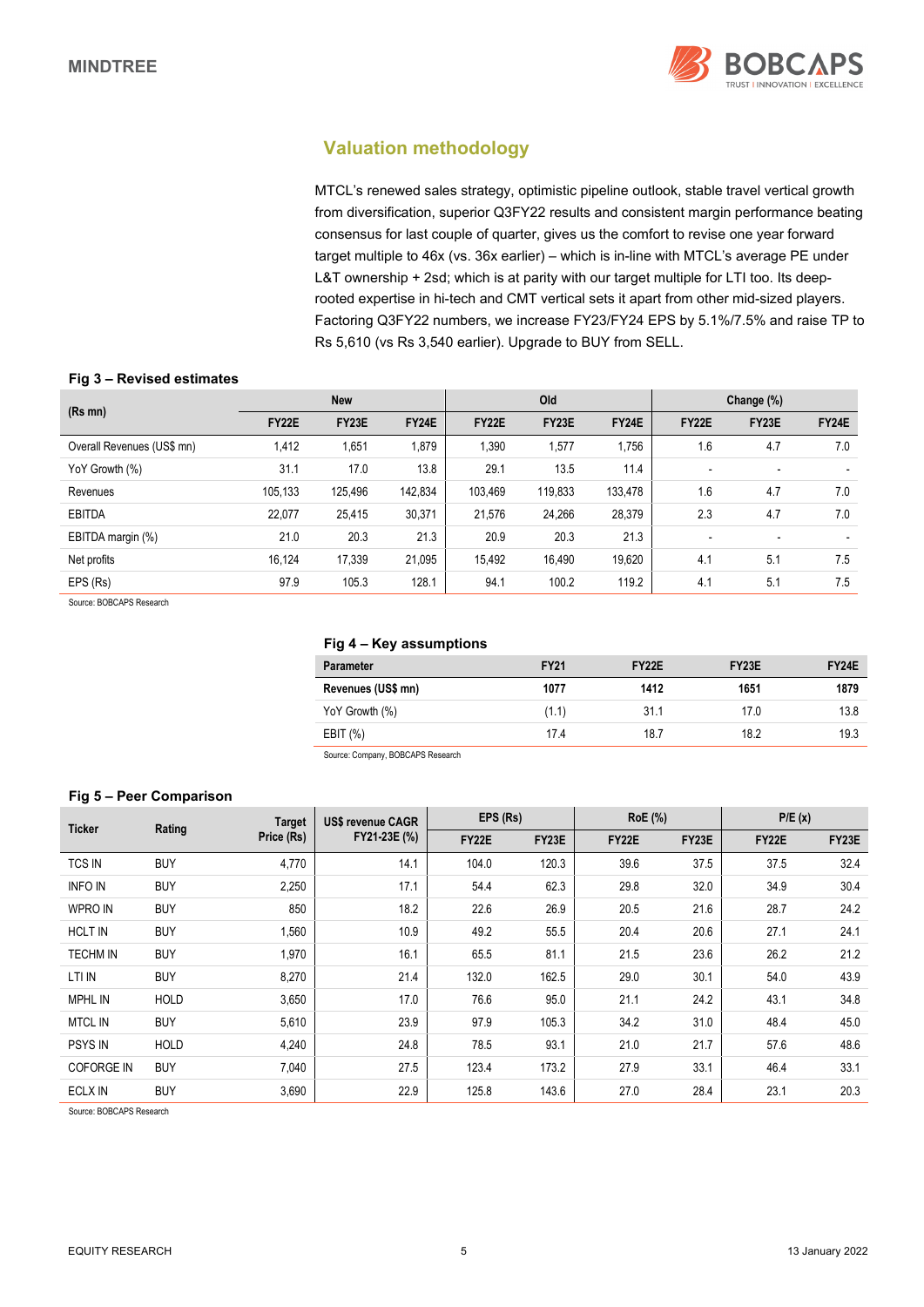

# **Key risks**

Key downside risks to our estimates are:

- **Attrition impacting margin negatively**
- **Travel vertical growth slowdown from third wave impact**
- **Slowdown in deal pipeline**

## **Sector recommendation snapshot**

| Company                          | <b>Ticker</b>     | Market Cap (US\$ bn) | Price (Rs) | Target (Rs) | Rating      |
|----------------------------------|-------------------|----------------------|------------|-------------|-------------|
| Coforge                          | <b>COFORGE IN</b> | 4.8                  | 5,727      | 7,040       | <b>BUY</b>  |
| eClerx Services                  | ECLX IN           | 1.5                  | 2,912      | 3,690       | <b>BUY</b>  |
| <b>HCL Technologies</b>          | <b>HCLT IN</b>    | 49.0                 | 1,334      | 1,560       | <b>BUY</b>  |
| Infosys                          | <b>INFO IN</b>    | 109.2                | 1,897      | 2,250       | <b>BUY</b>  |
| L&T Infotech                     | LTI IN            | 16.9                 | 7,133      | 8,270       | <b>BUY</b>  |
| Mindtree                         | <b>MTCL IN</b>    | 10.6                 | 4,744      | 5,610       | <b>BUY</b>  |
| <b>Mphasis</b>                   | <b>MPHL IN</b>    | 8.3                  | 3,306      | 3,650       | <b>HOLD</b> |
| <b>Persistent Systems</b>        | <b>PSYS IN</b>    | 4.9                  | 4,518      | 4,240       | <b>HOLD</b> |
| <b>Tata Consultancy Services</b> | <b>TCS IN</b>     | 197.9                | 3,898      | 4,770       | <b>BUY</b>  |
| <b>Tech Mahindra</b>             | <b>TECHM IN</b>   | 20.3                 | 1,719      | 1,970       | <b>BUY</b>  |
| Wipro                            | <b>WPRO IN</b>    | 48.6                 | 650        | 850         | <b>BUY</b>  |

Source: BOBCAPS Research, NSE | Price as of 13 Jan 2022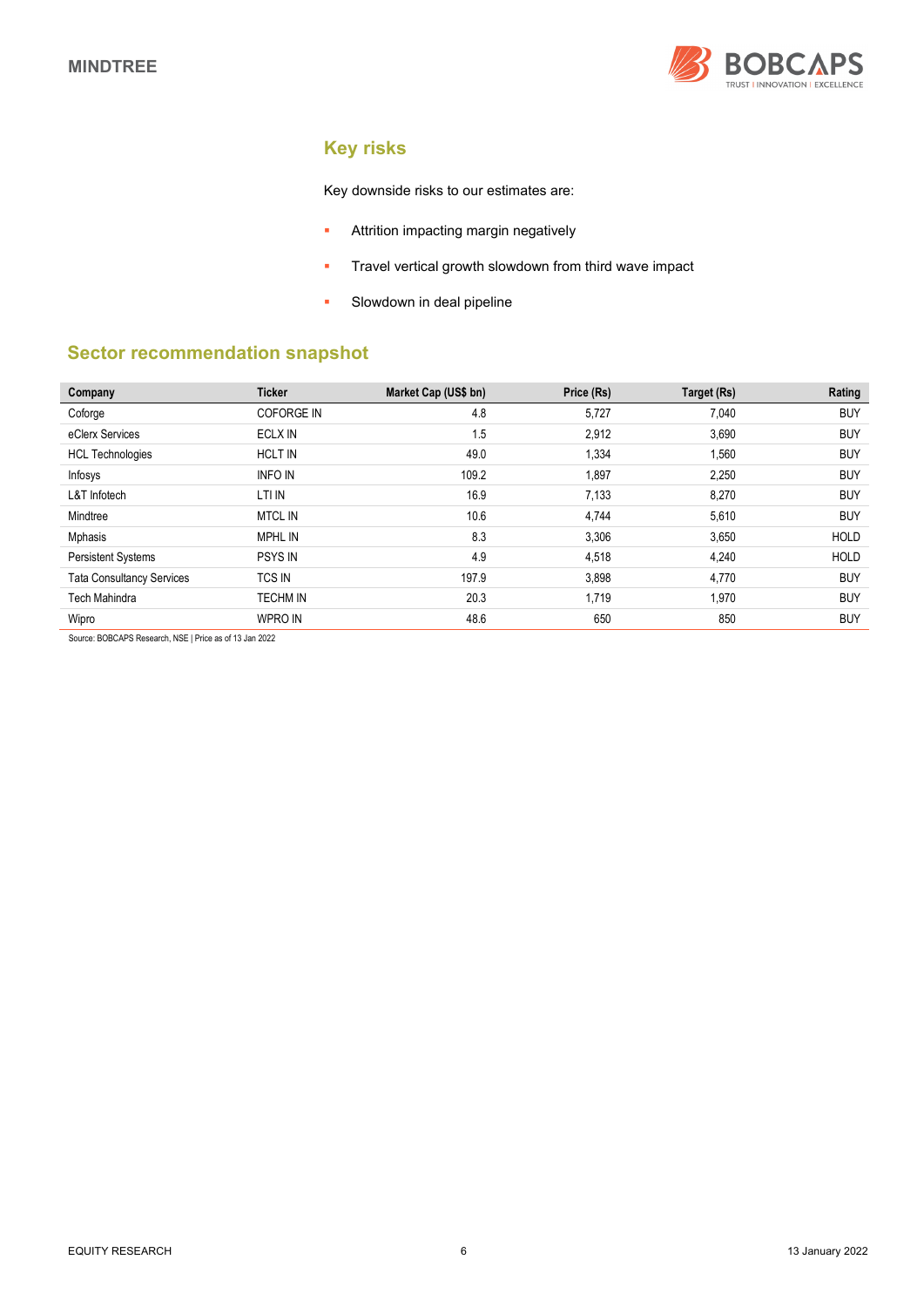

# **Financials**

### **Income Statement**

| $Y/E$ 31 Mar (Rs mn)       | <b>FY20A</b> | <b>FY21A</b> | <b>FY22E</b> | FY23E   | FY24E   |
|----------------------------|--------------|--------------|--------------|---------|---------|
| Total revenue              | 77,643       | 79,678       | 105,133      | 125.496 | 142,834 |
| <b>EBITDA</b>              | 10,623       | 16,426       | 22,077       | 25,415  | 30,371  |
| Depreciation               | 2,754        | 2,596        | 2.401        | 2.574   | 2.841   |
| EBIT                       | 7.869        | 13.830       | 19.675       | 22,841  | 27.530  |
| Net interest inc./(exp.)   | (529)        | (504)        | (511)        | (600)   | (640)   |
| Other inc./(exp.)          | 948          | 1.656        | 2.485        | 1.511   | 2.007   |
| <b>Exceptional items</b>   | 0            | 0            | 0            | 0       | 0       |
| EBT                        | 8,288        | 14,982       | 21,649       | 23,752  | 28,897  |
| Income taxes               | 1.979        | 3.879        | 5.525        | 6.413   | 7.802   |
| Extraordinary items        | 0            | 0            | 0            | 0       |         |
| Min. int./Inc. from assoc. | 0            | 0            | 0            | 0       | 0       |
| Reported net profit        | 6,309        | 11,103       | 16,124       | 17,339  | 21,095  |
| Adjustments                | 0            | 0            | 0            | 0       | 0       |
| Adjusted net profit        | 6.309        | 11,103       | 16.124       | 17,339  | 21,095  |

### **Balance Sheet**

| Y/E 31 Mar (Rs mn)              | <b>FY20A</b> | <b>FY21A</b> | FY22E  | FY23E    | FY24E   |
|---------------------------------|--------------|--------------|--------|----------|---------|
| Accounts payables               | 0            | 0            | 0      | 0        | 0       |
| Other current liabilities       | 17,690       | 17,914       | 25,923 | 30,944   | 35,219  |
| Provisions                      | 2,304        | 2,510        | 2,304  | 2,751    | 3,131   |
| Debt funds                      | 0            | 0            | 0      | 0        | U       |
| Other liabilities               | $\mathbf{0}$ | 0            | 0      | 0        | 0       |
| Equity capital                  | 1,642        | 1,647        | 1,647  | 1,647    | 1,647   |
| Reserves & surplus              | 29,926       | 41,547       | 49,343 | 59,379   | 71,588  |
| Shareholders' fund              | 31,568       | 43,194       | 50,990 | 61,026   | 73,235  |
| <b>Total liab. and equities</b> | 51,562       | 63,618       | 79,218 | 94,721   | 111,585 |
| Cash and cash eq.               | 5,870        | 7,597        | 14,298 | 24,718   | 37,678  |
| Accounts receivables            | 14,389       | 12,742       | 20,162 | 24,068   | 27,393  |
| Inventories                     | $\mathbf{0}$ | 0            | 0      | $\Omega$ | U       |
| Other current assets            | 5,107        | 4,910        | 7,201  | 8,596    | 9,783   |
| Investments                     | 7.748        | 20,468       | 20,468 | 20,468   | 20,468  |
| Net fixed assets                | 13,469       | 13,993       | 12,413 | 11,359   | 10,038  |
| <b>CWIP</b>                     | 136          | 224          | 224    | 224      | 224     |
| Intangible assets               | 4,732        | 4,732        | 4,732  | 4,732    | 4,732   |
| Deferred tax assets, net        | 1,835        | 355          | 355    | 355      | 355     |
| Other assets                    | 3.148        | 3,553        | 4,321  | 5,157    | 5,870   |
| <b>Total assets</b>             | 51,566       | 63,618       | 79,218 | 94,721   | 111,585 |

#### **Cash Flows**

| $Y/E$ 31 Mar (Rs mn)       | <b>FY20A</b> | <b>FY21A</b> | FY22E    | FY23E    | FY24E   |
|----------------------------|--------------|--------------|----------|----------|---------|
| Cash flow from operations  | 7,754        | 5,557        | 13,008   | 18,332   | 21,999  |
| Capital expenditures       | (1, 496)     | (305)        | (1,489)  | (1,520)  | (1,520) |
| Change in investments      | 0            | 0            | 0        |          | 0       |
| Other investing cash flows | 419          | 1,152        | 1,974    | 911      | 1,367   |
| Cash flow from investing   | (1,077)      | 847          | 484      | (609)    | (153)   |
| Equities issued/Others     | 0            | 0            | 0        |          | 0       |
| Debt raised/repaid         | 0            | 0            | 0        | 0        | 0       |
| Interest expenses          | 0            | 0            | 0        | 0        | 0       |
| Dividends paid             | (3,369)      | (4,677)      | (6, 792) | (7,304)  | (8,886) |
| Other financing cash flows | 0            | 0            | 0        |          | 0       |
| Cash flow from financing   | (3, 369)     | (4,677)      | (6, 792) | (7, 304) | (8,886) |
| Chg in cash & cash eq.     | 3,308        | 1,727        | 6,701    | 10,419   | 12,960  |
| Closing cash & cash eq.    | 5,870        | 7,598        | 14.298   | 24.718   | 37.678  |

| Per Share                         |              |              |       |       |       |
|-----------------------------------|--------------|--------------|-------|-------|-------|
| <b>Y/E 31 Mar (Rs)</b>            | <b>FY20A</b> | <b>FY21A</b> | FY22E | FY23E | FY24E |
| Reported EPS                      | 38.3         | 67.4         | 97.9  | 105.3 | 128.1 |
| <b>Adjusted EPS</b>               | 38.3         | 67.4         | 97.9  | 105.3 | 128.1 |
| Dividend per share                | 17.0         | 23.6         | 34.3  | 36.9  | 44.8  |
| Book value per share              | 191.7        | 262.3        | 309.7 | 370.6 | 444.8 |
|                                   |              |              |       |       |       |
| <b>Valuations Ratios</b>          |              |              |       |       |       |
| $Y/E$ 31 Mar $(x)$                | <b>FY20A</b> | <b>FY21A</b> | FY22E | FY23E | FY24E |
| <b>EV/Sales</b>                   | 10.0         | 9.8          | 7.4   | 6.1   | 5.3   |
| <b>EV/EBITDA</b>                  | 73.4         | 47.3         | 35.1  | 30.3  | 25.1  |
| Adjusted P/E                      | 123.8        | 70.4         | 48.4  | 45.0  | 37.0  |
| P/BV                              | 24.7         | 18.1         | 15.3  | 12.8  | 10.7  |
|                                   |              |              |       |       |       |
| <b>DuPont Analysis</b>            |              |              |       |       |       |
| Y/E 31 Mar (%)                    | <b>FY20A</b> | <b>FY21A</b> | FY22E | FY23E | FY24E |
| Tax burden (Net profit/PBT)       | 76.1         | 74.1         | 74.5  | 73.0  | 73.0  |
| Interest burden (PBT/EBIT)        | 105.3        | 108.3        | 110.0 | 104.0 | 105.0 |
| EBIT margin (EBIT/Revenue)        | 10.1         | 17.4         | 18.7  | 18.2  | 19.3  |
| Asset turnover (Rev./Avg TA)      | 166.3        | 138.3        | 147.2 | 144.3 | 138.5 |
| Leverage (Avg TA/Avg Equity)      | 1.4          | 1.5          | 1.5   | 1.6   | 1.5   |
| <b>Adjusted ROAE</b>              | 19.5         | 29.7         | 34.2  | 31.0  | 31.4  |
|                                   |              |              |       |       |       |
| <b>Ratio Analysis</b>             |              |              |       |       |       |
| <b>Y/E 31 Mar</b>                 | <b>FY20A</b> | <b>FY21A</b> | FY22E | FY23E | FY24E |
| YoY growth (%)                    |              |              |       |       |       |
| Revenue                           | 10.6         | 2.6          | 31.9  | 19.4  | 13.8  |
| EBITDA                            | (0.2)        | 54.6         | 34.4  | 15.1  | 19.5  |
| <b>Adjusted EPS</b>               | (16.3)       | 76.0         | 45.2  | 7.5   | 21.7  |
| Profitability & Return ratios (%) |              |              |       |       |       |

EBITDA margin 13.7 20.6 21.0 20.3 21.3 EBIT margin 10.1 17.4 18.7 18.2 19.3<br>
Adjusted profit margin 18.1 13.9 15.3 13.8 14.8

Adjusted ROAE 19.5 29.7 34.2 31.0 31.4<br>ROCE 27.9 45.0 54.3 62.4 76.4 ROCE 27.9 45.0 54.3 62.4 76.4

Receivables 65 62 57 64 66 Inventory 0 0 0 0 0<br>
Payables 68 103 96 104 107

Gross asset turnover 6.6 5.8 8.0 10.6 13.4 Current ratio 1.4 1.4 1.6 1.9 2.1 Net interest coverage ratio MA NA NA NA NA NA Adjusted debt/equity (0.2) (0.2) (0.3) (0.4) (0.5)

Source: Company, BOBCAPS Research | Note: TA = Total Assets

Adjusted profit margin

Payables **Ratios (x)** 

**Working capital days (days)**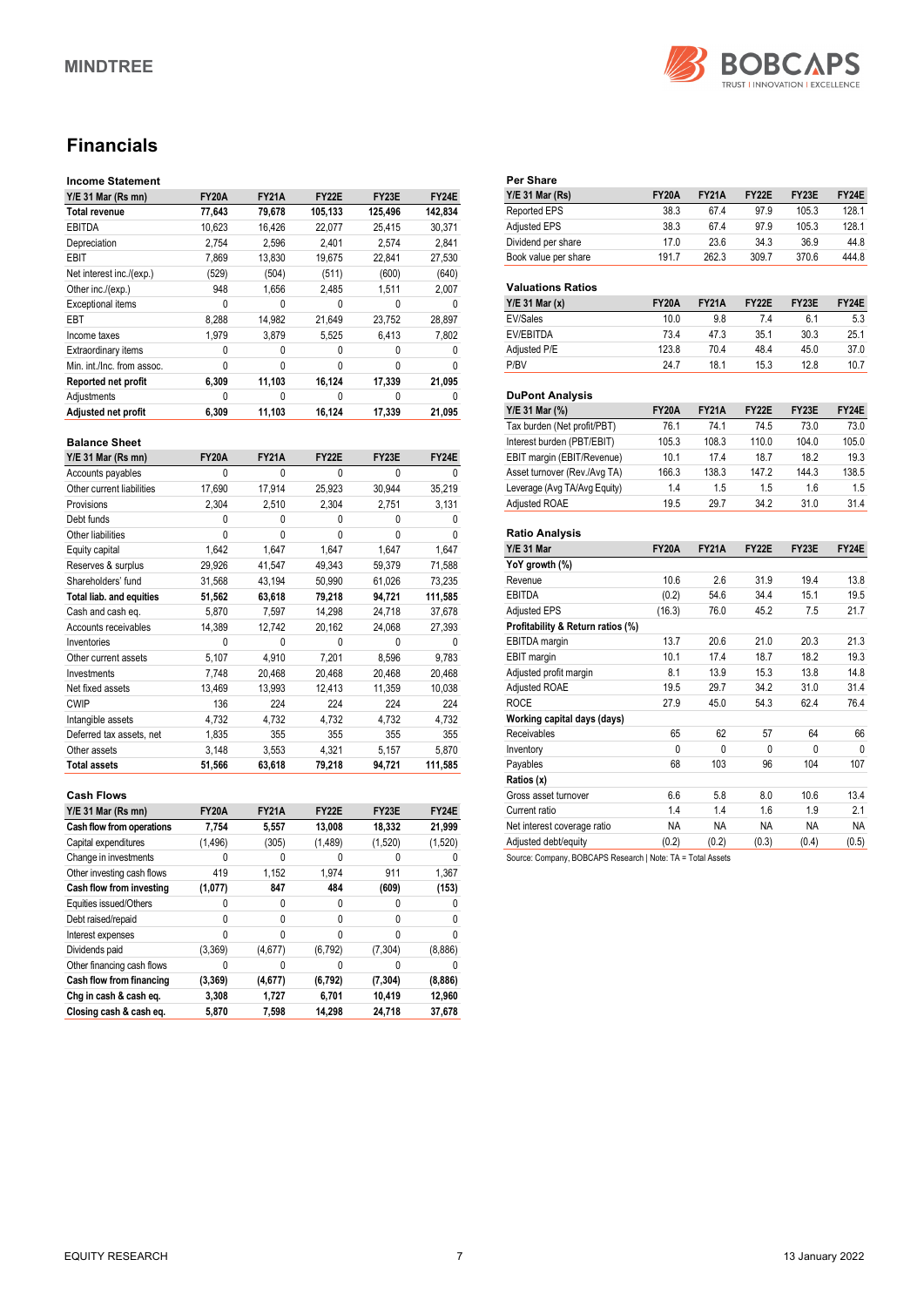

## **Disclaimer**

**Recommendation scale: Recommendations and Absolute returns (%) over 12 months** 

**BUY** – Expected return >+15%

**HOLD** – Expected return from -6% to +15%

**SELL** – Expected return <-6%

**Note:** Recommendation structure changed with effect from 21 June 2021

Our recommendation scale does not factor in short-term stock price volatility related to market fluctuations. Thus, our recommendations may not always be strictly in line with the recommendation scale as shown above.

### **Ratings and Target Price (3-year history): MINDTREE (MTCL IN)**



B – Buy, H – Hold, S – Sell, A – Add, R – Reduce

#### **Rating distribution**

As of 31 December 2021, out of 115 rated stocks in the BOB Capital Markets Limited (BOBCAPS) coverage universe, 57 have BUY ratings, 31 have HOLD ratings, 5 are rated ADD\*, 2 are rated REDUCE\* and 20 are rated SELL. None of these companies have been investment banking clients in the last 12 months. (\*Our ADD and REDUCE ratings are in the process of being migrated to the new recommendation structure.)

#### **Analyst certification**

The research analyst(s) authoring this report hereby certifies that (1) all of the views expressed in this research report accurately reflect his/her personal views about the subject company or companies and its or their securities, and (2) no part of his/her compensation was, is, or will be, directly or indirectly, related to the specific recommendation(s) or view(s) in this report. Analysts are not registered as research analysts by FINRA and are not associated persons of BOBCAPS.

#### **General disclaimers**

BOBCAPS is engaged in the business of Institutional Stock Broking and Investment Banking. BOBCAPS is a member of the National Stock Exchange of India Limited and BSE Limited and is also a SEBI-registered Category I Merchant Banker. BOBCAPS is a wholly owned subsidiary of Bank of Baroda which has its various subsidiaries engaged in the businesses of stock broking, lending, asset management, life insurance, health insurance and wealth management, among others.

BOBCAPS's activities have neither been suspended nor has it defaulted with any stock exchange authority with whom it has been registered in the last five years. BOBCAPS has not been debarred from doing business by any stock exchange or SEBI or any other authority. No disciplinary action has been taken by any regulatory authority against BOBCAPS affecting its equity research analysis activities.

BOBCAPS has obtained registration as a Research Entity under SEBI (Research Analysts) Regulations, 2014, having registration No.: INH000000040 valid till 03 February 2025. BOBCAPS is also a SEBI-registered intermediary for the broking business having SEBI Single Registration Certificate No.: INZ000159332 dated 20 November 2017. BOBCAPS CIN Number: U65999MH1996GOI098009.

BOBCAPS prohibits its analysts, persons reporting to analysts, and members of their households from maintaining a financial interest in the securities or derivatives of any companies that the analysts cover. Additionally, BOBCAPS prohibits its analysts and persons reporting to analysts from serving as an officer, director, or advisory board member of any companies that the analysts cover.

Our salespeople, traders, and other professionals may provide oral or written market commentary or trading strategies to our clients that reflect opinions contrary to the opinions expressed herein, and our proprietary trading and investing businesses may make investment decisions that are inconsistent with the recommendations expressed herein. In reviewing these materials, you should be aware that any or all of the foregoing, among other things, may give rise to real or potential conflicts of interest. Additionally, other important information regarding our relationships with the company or companies that are the subject of this material is provided herein.